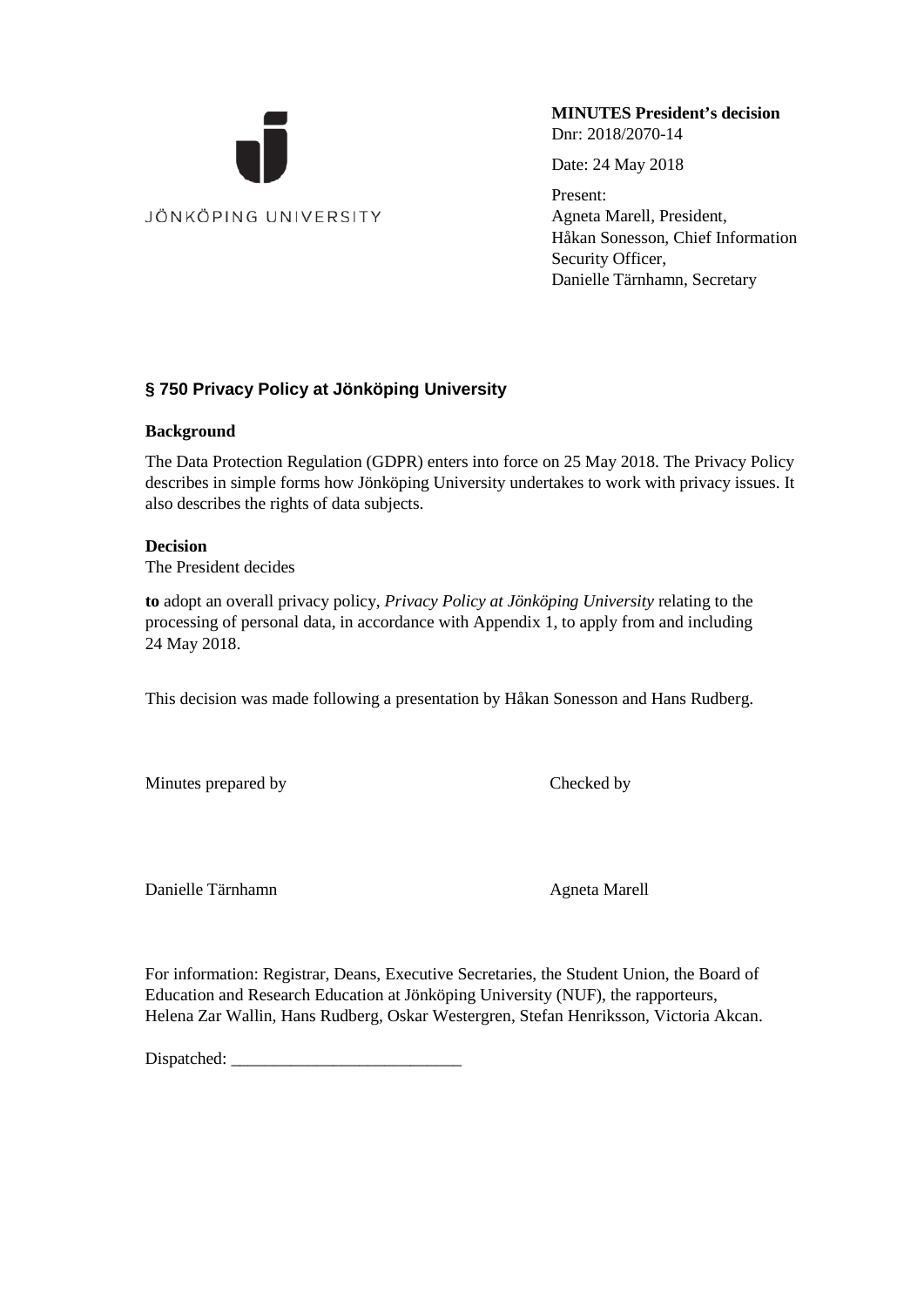

# **Privacy Policy at Jönköping University**

**Title: Privacy Policy at Jönköping University <b>Applicable from**: 24 May 2018 **Version:** 24 May 2018 **Applicable to:** Until further notice **Decided by:** President, 24 May 2018 **Original language**: Swedish **Appendix to President's decision:** § 750 **Dnr:** 2018/2070–14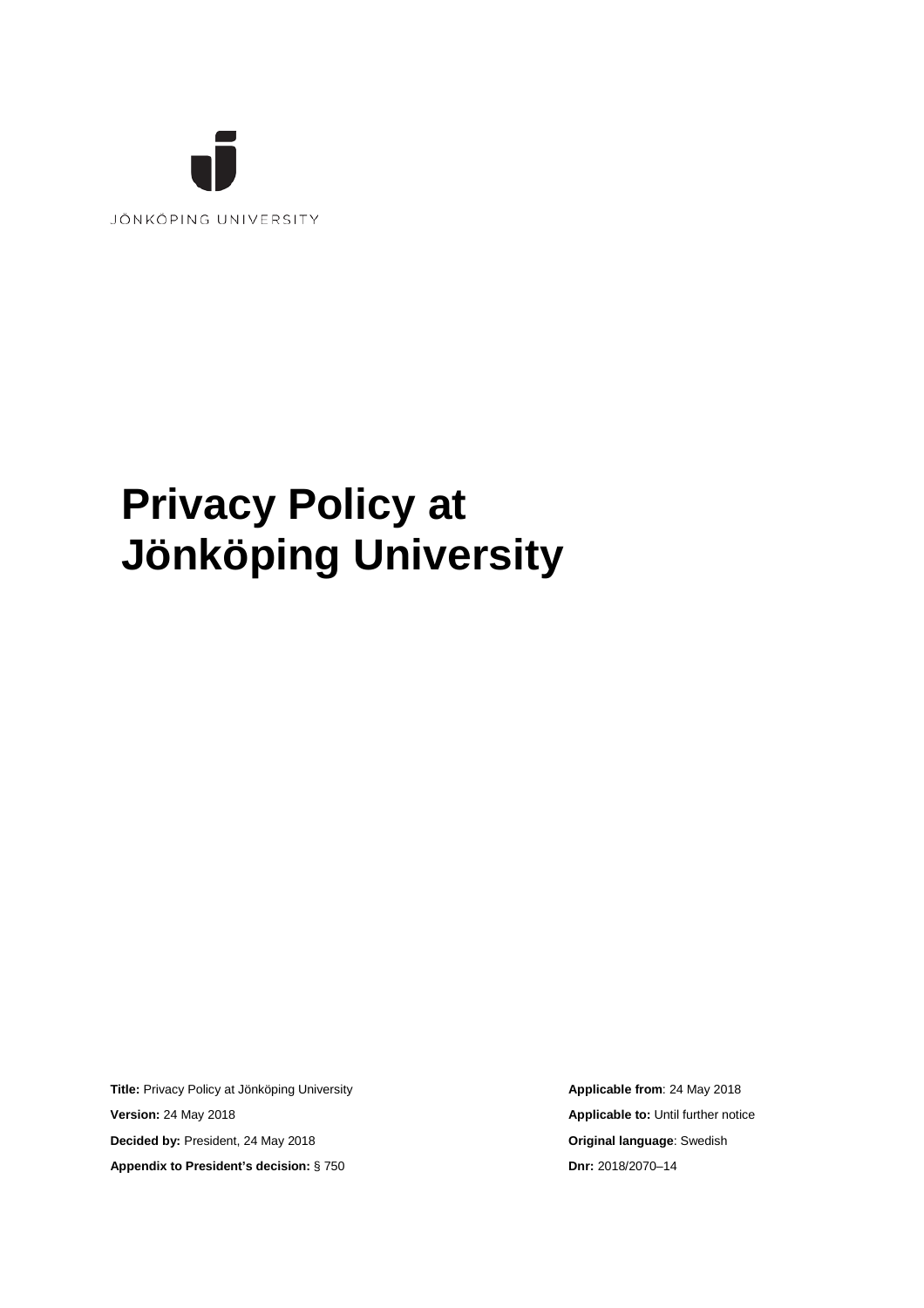## **Privacy Policy at Jönköping University**

## **1. Objective**

- 1.1. All processing of personal data at Jönköping University is performed lawfully, fairly and with a high level of information security.
- 1.2. All processing of personal data within Jönköping University is performed in accordance with the General Data Protection Regulation and other applicable legislation in this area.
- 1.3. Jönköping University's objective is that all data subjects students, employees and others – feel secure that their personal integrity is being respected.

## **2. Responsibility for personal data**

- 2.1. Jönköping University is an endowed university college and is organised as a group. The activities that involve the processing of personal data are run to differing extents within the group as a whole. The following legal entities within Jönköping University are controllers:
	- Jönköping University Foundation
	- Hälsohögskolan i Jönköping AB (School of Health and Welfare)
	- Internationella Handelshögskolan i Jönköping AB (Jönköping International Business School)
	- Tekniska Högskolan i Jönköping AB (School of Engineering).
	- Högskolan för lärande och kommunikation i Jönköping AB (School of Education and Communication)
	- Högskoleservice i Jönköping AB (Jönköping University Services)
	- Jönköping University Enterprise AB

## **3. Areas of activities where personal data is processed**

3.1. Personal data is processed at Jönköping University within the areas of education, research, cooperation with industry and other third-stream activities and also administrative support.

## **4. For how long is personal data saved?**

4.1. Jönköping University does not save personal data for longer than is necessary for the purpose of the processing or than is required according to laws and other regulations.